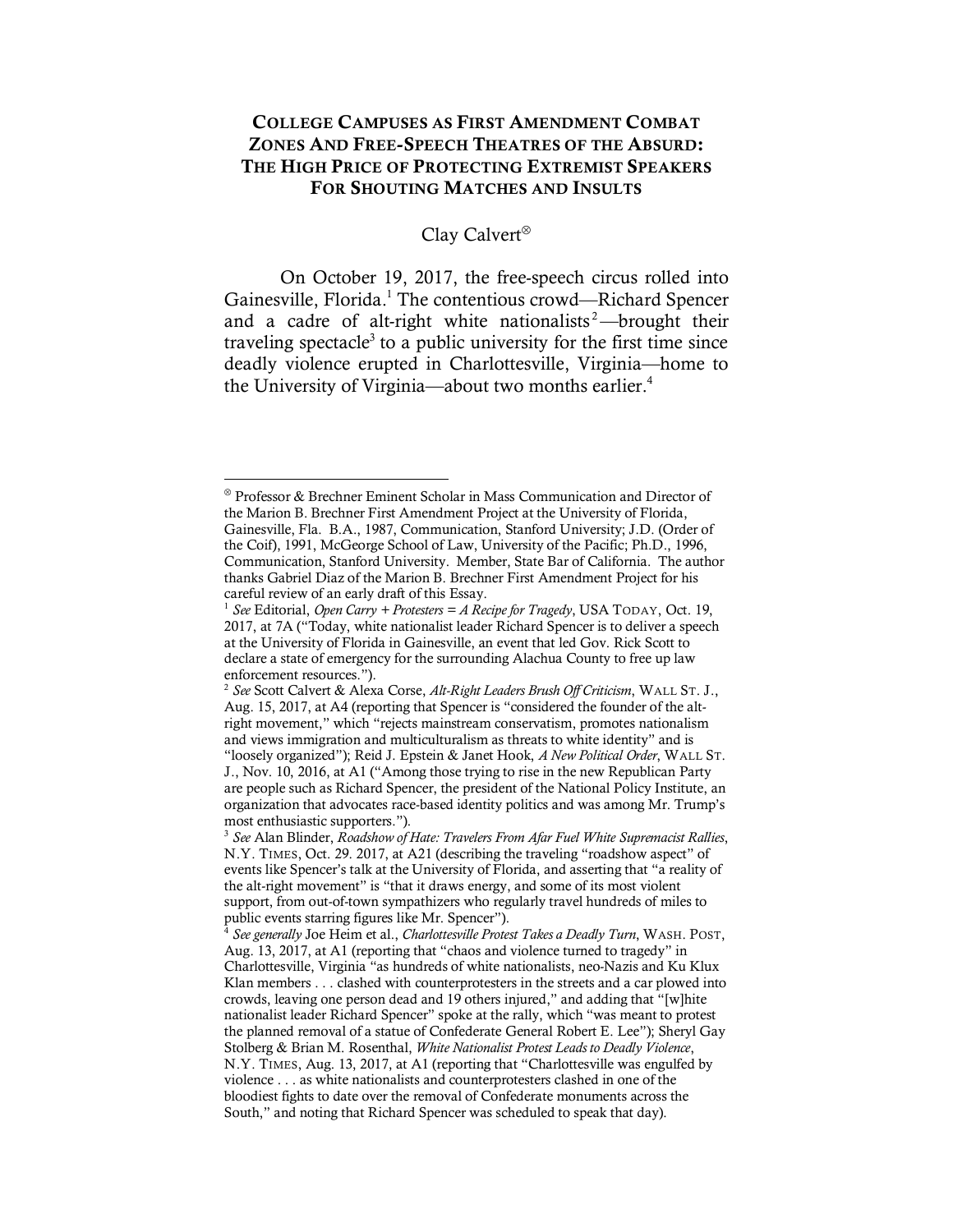The University of Florida ("UF") afforded Spencer access to a campus auditorium.<sup>5</sup> But a trio of other public, landgrant institutions—Michigan State University, <sup>6</sup> Ohio State University,<sup>7</sup> and Pennsylvania State University<sup>8</sup>—did not. All three were sued for blocking Spencer and, in the process, attempting to bring his speaking tour to an inglorious finish.<sup>9</sup>

A major problem, however, for the schools currently battling Spencer is that his UF appearance demonstrated he can speak on campus without either inciting violence or using words directed to producing imminent lawless action. In other words, for an exceedingly exorbitant price tag, $^{10}$  the circus may continue unimpeded, with the UF visit serving as Spencer's Exhibit No. 1. It is a supreme irony. Whereas public universities once highlighted the violence in Charlottesville to justify banning him,<sup>11</sup> Spencer now can point to UF to illustrate why such censorship is unconstitutional.

<sup>5</sup> Spencer's talk occurred at the "the 1,700-seat Curtis M. Phillips Center for the Performing Arts," which is located "in the southwestern part of campus." Rachel Axon, *'It's Basically a Powder Keg Right Now'; Florida Braces for Speech by Prominent White Nationalist*, USA TODAY, Oct.19, 2017, at 3A.

<sup>6</sup> Plaintiff's Verified Complaint, Padgett v. Bd. of Trustees of Mich. State Univ., No. 1:17-cv-00805 (W.D. Mich. filed Sept. 3, 2017), http://dailycaller.com/wpcontent/uploads/2017/09/Padgett-v-Michigan-State.pdf [hereinafter Michigan State

Complaint].<br><sup>7</sup> Complaint, Padgett v. Bd. of Trustees of the Ohio State Univ., No. 2:17-cv-00919-

ALM-KAJ (S.D. Ohio filed Oct. 22, 2017),

https://mgtvwcmh.files.wordpress.com/2017/10/osu-complaint.pdf [hereinafter Ohio State Complaint].<br><sup>8</sup> Plaintiff's Complaint, Padgett v. Bd. of Trustees of the Pa. State Univ., No. 4:17-cv-

<sup>01911-</sup>MWB (M.D. Pa. filed Oct. 19, 2017),

http://www.almcms.com/contrib/content/uploads/documents/402/4903/Richard -Spencer-PSU.pdf [hereinafter Penn State Complaint]. 9 *See supra* notes 6–8 (citing the complaints filed against each of the three

universities). In January, 2018, Michigan State University agreed to let Spencer speak on campus, thereby bringing to a close the lawsuit filed against it. David Jesse, *White Supremacist Richard Spencer Will Speaker at Michigan State After All*, DET. FREE PRESS (Jan. 18, 2018, 12:24 PM),

https://www.freep.com/story/news/local/michigan/2018/01/18/richard-spencermichigan-state-university/1044354001/. Kyle Bristow, the attorney who filed the lawsuit against Michigan State on behalf of Spencer, called it both "a resounding First Amendment victory for people of the right-wing or alternative-right political persuasion" and a "stab[] at the very heart of left-wing censorship in academia." Susan Svrluga, *After Suit, Michigan State to let Spencer Speak,* WASH. POST, Jan. 22, 2018, at A13.

<sup>&</sup>lt;sup>10</sup> *See infra* note 12 and accompanying text (noting that it cost more than \$600,000 in security measures to host Spencer at UF).

<sup>&</sup>lt;sup>11</sup> For example, in denying Richard Spencer access to campus, Michigan State University asserted its "decision was made due to significant concerns about public safety in the wake of the tragic violence in Charlottesville." David Jesse*, Group Decries Antifa's 'Heckler's Veto*,*'* USA TODAY, Sept. 5, 2017, at 6B. Similarly, Pennsylvania State University President Eric Barron denied Spencer access to the University Park campus "[i]n light of the recent violence and tragedy in Charlottesville." Press Release, Eric J. Barron, President, Penn. State Univ., Richard Spencer is Not Welcome to Speak at Penn State (Aug. 22, 2017),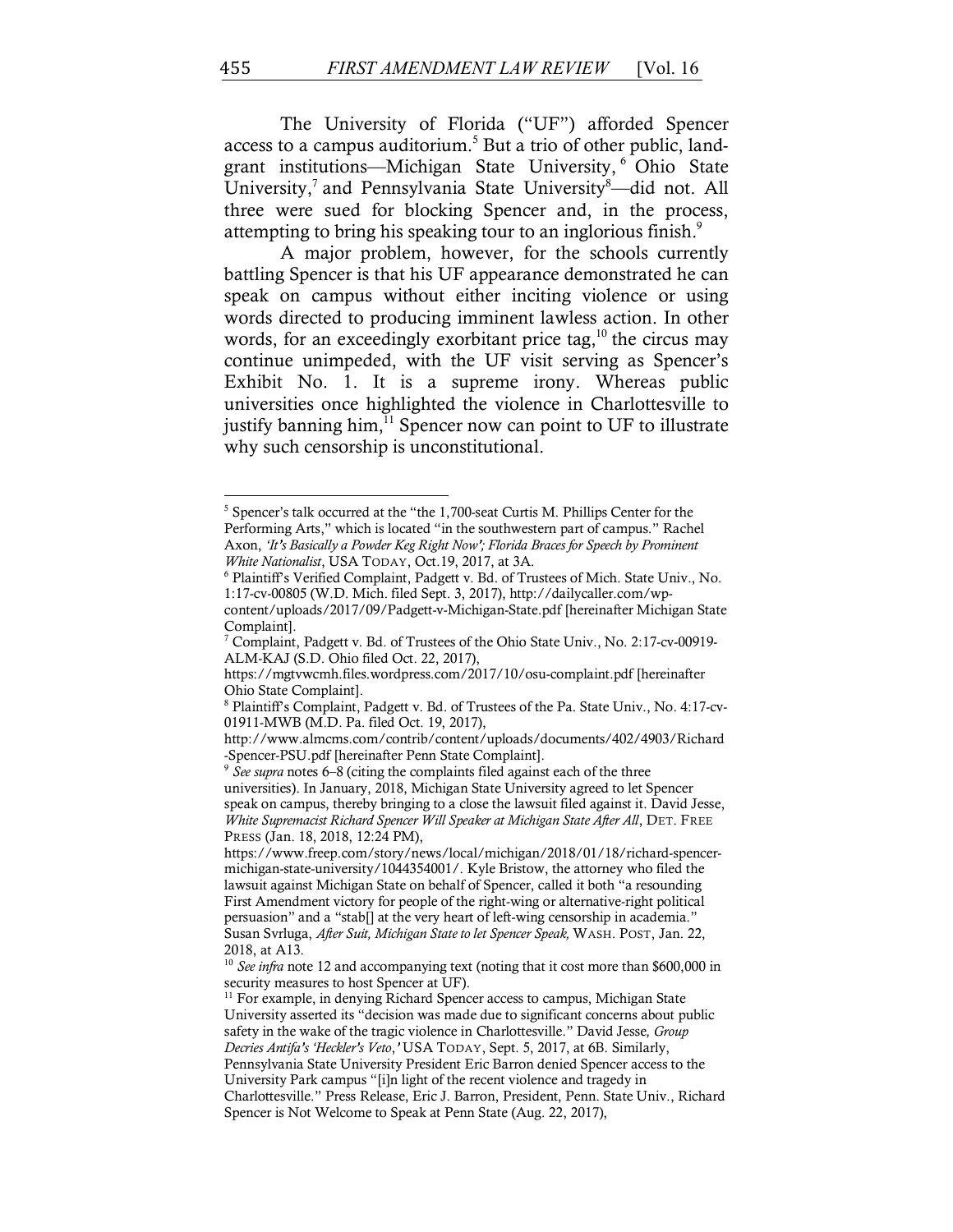Indeed, the UF-Spencer spectacle, thanks to more than \$600,000 in taxpayer-funded security costs, the presence of 500 plus law enforcement personnel, and a state of emergency declared by Sunshine State Governor Rick Scott,<sup>12</sup> went off with only minor on-campus violence.13 As the *Miami Herald* reported, "[w]hat conflict did occur—pepper spraying, punching, chasing—was largely instigated by anti-fascist protesters."14

Furthermore, Spencer's words were nowhere close to meeting the high threshold for unlawful incitement to violence—one of the rare categories of speech unprotected<sup>15</sup> by the First Amendment<sup>16</sup>—created by the United States Supreme Court nearly fifty years ago in *Brandenburg v. Ohio*. <sup>17</sup> Instead, the speech devolved into a futile shouting match between Spencer and "a boisterous audience packed with opponents"<sup>18</sup> who came not to praise him, but to bury Spencer with a raucous

<u> 1989 - Andrea San Aonaichte ann an Comhair ann an Comhair ann an Comhair ann an Comhair ann an C</u>

<sup>13</sup> *See* Cindy Swirko & Daniel Smithson, *Behind-Scenes Logistics at Protest Let Officers Control Chaos*, GAINESVILLE SUN (Fla.), Oct. 21, 2017, at A1, A6 ("Few incidents occurred on the University of Florida campus when Spencer, who espouses white nationalist beliefs, spoke.").

A shooting later transpired off campus, approximately ninety minutes after the conclusion of Spencer's talk. Susan Svrluga & Lori Rozsa, *Three Men Charged in Shooting After White Nationalist's Speech in Florida*, WASH. POST, Oct. 22, 2017, at A18. Three men, identified by police as white nationalists who attended the Spencer event, where charged with attempted homicide. *Id.*

http://news.psu.edu/story/478590/2017/08/22/administration/richard-spencernot-welcome-speak-penn-state.

<sup>12</sup> *See* Paige Fry, *Alt-Right Speech at UF Relatively Peaceful*, PALM BEACH POST (Fla.), Oct. 20, 2017, at 1A ("The state's flagship public university spent more than \$600,000 on security on and near its campus to prepare for Richard Spencer's appearance and brought in more than 500 uniformed officers to police streets and control crowds under a state of emergency declared by Gov. Rick Scott.").

<sup>14</sup> Alex Harris & Martin Vassolo, *UF Drowns out Spencer with 'Peace and Unity*,*'* MIAMI HERALD, Oct. 20, 2017, at 1A.

<sup>15</sup> *See* Ashcroft v. Free Speech Coal., 535 U.S. 234, 245–46 (2002) ("The freedom of speech has its limits; it does not embrace certain categories of speech, including defamation, *incitement*, obscenity, and pornography produced with real children.") (emphasis added).

<sup>&</sup>lt;sup>16</sup> The First Amendment to the U.S. Constitution provides, in pertinent part, that "Congress shall make no law . . . abridging the freedom of speech, or of the press." U.S. CONST. amend. I. The Free Speech and Free Press Clauses were incorporated more than ninety years ago through the Fourteenth Amendment Due Process Clause as fundamental liberties to apply to state and local government entities and officials. *See* Gitlow v. New York, 268 U.S. 652, 666 (1925).

<sup>&</sup>lt;sup>17</sup> 395 U.S. 444 (1969). The Court in *Brandenburg* held that "that the constitutional guarantees of free speech and free press do not permit a State to forbid or proscribe advocacy of the use of force or of law violation except where such advocacy is directed to inciting or producing imminent lawless action and is likely to incite or produce such action." *Id*. at 447.

<sup>18</sup> Rick Neale, *Spencer's Words Wasted on Unwelcoming Ears in Fla.; Protesters Outside, Hecklers Inside: White Nationalist's Speech Flops at University*, USA TODAY, Oct. 20, 2017, at 2A.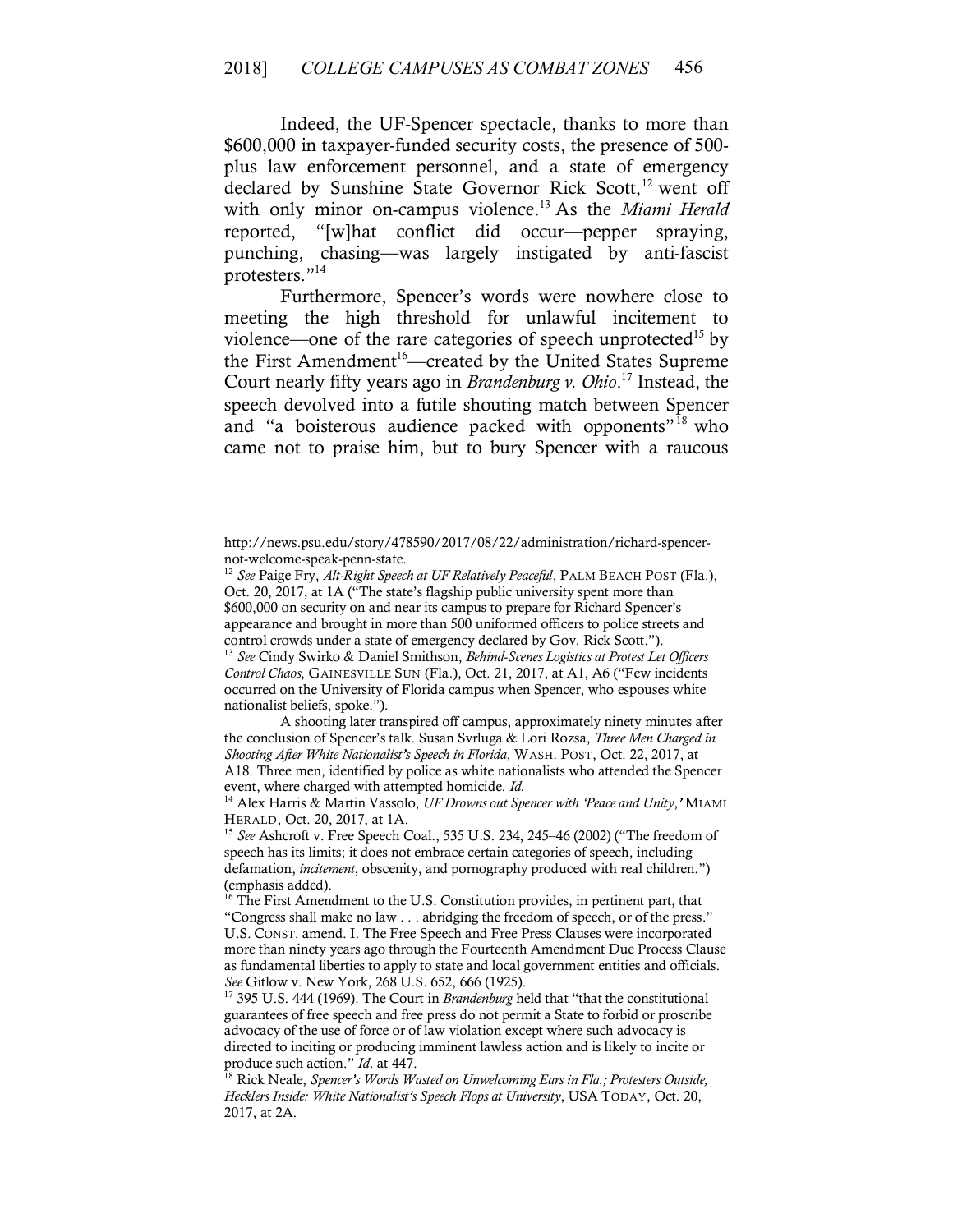cacophony of chants and jeers.  $19 \text{ In}$  that endeavor, they certainly succeeded and "mostly drowned out his speech."20

As one newspaper succinctly encapsulated it, "[s]houting and booing from the protesters in the hall—which included plenty of empty space and a small contingent of his supporters in the first few rows—left Spencer unable to make a sustained speech. Instead, he traded insults with the crowd."<sup>21</sup> Indeed, the protestors greeted "Spencer with mocking chants and raised fists, denying the provocateur an unchallenged platform to share his widely derided views on race in America."<sup>22</sup>

Bluntly put, more than half a million dollars was wasted in the name of the First Amendment on an event featuring neither a formal speech nor anything close to serious dialogue and discussion. If the massive police presence at UF prevented a so-called heckler's veto<sup>23</sup> and allowed Spencer to talk without being physically assaulted by a hostile mob, it also didn't forestall a tsunami of counter speech<sup>24</sup> that swamped Spencer. It

<sup>19</sup> *See* Joe Heim et al., *Spencer Speech Met by Protests*, WASH. POST, Oct. 20, 2017, at A3 (reporting that Spencer was "drowned out . . . by a hailstorm of chants, shouting and mockery," noting that "[t]he protest and chants in the auditorium began as soon as the event began and continued until Spencer finally walked offstage 90 minutes later," and quoting Spencer as calling the audience "shrieking and grunting morons").

<sup>20</sup> Associated Press, *Ohio State Sued Over Refusal to Let White Nationalist Speak*, ST. LOUIS POST-DISPATCH, Oct. 23, 2017, at A8.

<sup>21</sup> Andrew Pantazi & Nate Monroe, *Shouting Match; Hostile Audience Drowns Out White Nationalist's Speech*, FLA. TIMES-UNION, Oct. 20, 2017, at A-1. <sup>22</sup> *Id.*

<sup>23</sup> *See generally* DON R. PEMBER & CLAY CALVERT, MASS MEDIA LAW 42 (19th ed. 2015) (asserting that a heckler's veto transpires "when a crowd or audience's reaction to a speech or message is allowed to control and silence that speech"); Brett G. Johnson, *Heckler's Veto: Using First Amendment Theory and Jurisprudence to Understand Current Audience Reactions Against Controversial Speech*, 21 COMM. L. & POL'Y 175, 215–19 (2016) (explaining that "[i]n hostile audience cases, the referees are the police who provide protection for unpopular speakers, as well as the jurists who continue to uphold the principle that these speakers are deserving of such protection," and contending that the heckler's veto doctrine "stand[s] for the principle that state actors have a duty to protect speakers from hostile audiences who would seek to either do harm to speakers, or threaten to do harm and thereby force law enforcement to silence speakers").

<sup>&</sup>lt;sup>24</sup> Justice Louis Brandeis famously explained the counter speech doctrine ninety years ago, asserting that "[i]f there be time to expose through discussion the falsehood and fallacies, to avert the evil by the processes of education, the remedy to be applied is more speech, not enforced silence." Whitney v. California, 274 U.S. 357, 377 (1927) (Brandeis, J., concurring); *see also* Robert D. Richards & Clay Calvert, *Counterspeech 2000: A New Look at the Old Remedy for "Bad" Speech*, 2000 BYU L. REV. 553, 553–54 ("Rather than censor allegedly harmful speech and thereby risk violating the First Amendment protection of expression, or file a lawsuit that threatens to punish speech perceived as harmful, the preferred remedy is to add more speech to the metaphorical marketplace of ideas.").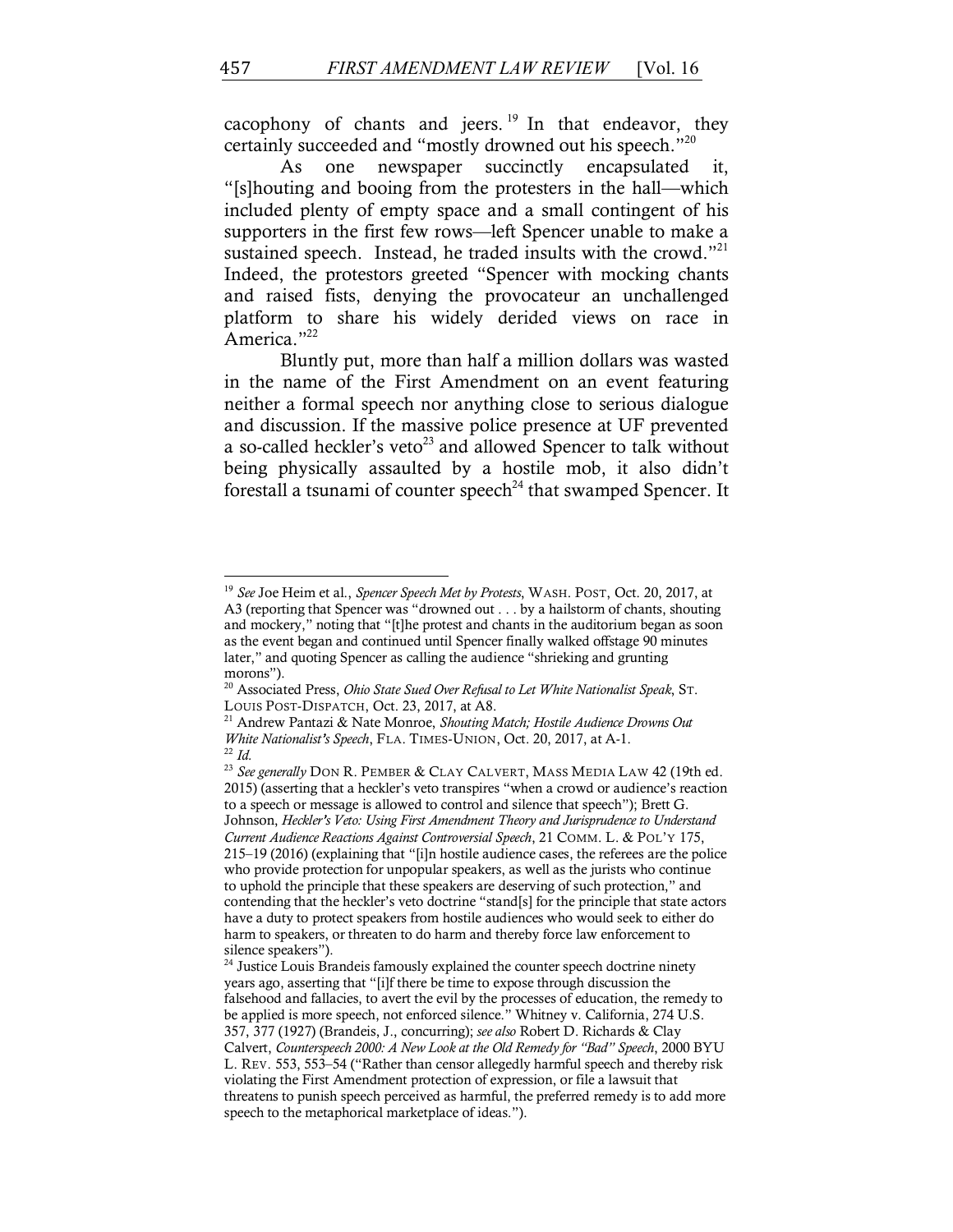was all very much theatre of the absurd, with a complete breakdown of coherent communication.<sup>25</sup>

At least two intriguing issues arise from the UF experience. The first is the collapse of on-campus, civilized conversations when an audience is confronted by a speaker who espouses offensive, disquieting viewpoints. The second is the exploitation by extremist speakers of public universities to garner high-profile stages from which to gain the media spotlight they crave. These twin issues are addressed below.

## I. THE COLLAPSE OF CAMPUS CONVERSATIONS: EITHER SHUT UP OR WE'LL SHUT YOU UP

Richard Spencer has no one to blame but himself for allowing protestors into the auditorium where he spoke at UF. After all, it was his organization—the National Policy Institute—that distributed the tickets to the event.<sup>26</sup> But the spectacle that ensued in the auditorium raises larger cultural questions about whether, in the era of Twitter rants and instant outrage, it is even possible for people to respectfully listen to discomfiting messages on a college campus.

Columbia University Professor Tim Wu recently lamented the deterioration of the expressive environment in the United States. <sup>27</sup> Although Wu focused on what he aptly called "[t]he angry, censorial online mob" <sup>28</sup> and "abusive online mobs,"<sup>29</sup> similar attention must be paid to abusive, real-world

 

https://www.bloomberg.com/view/articles/2017-10-19/richard-spencer-has-onlyhimself-to-blame-for-hecklers (noting that the hecklers "held tickets distributed by Spencer's own National Policy Institute"); Janae Muchmore, *National Policy Institute Takes Over Ticket Distribution For Richard Spencer*, WUFT (Oct. 17, 2017), https://www.wuft.org/news/2017/10/17/national-policy-institute-takes-over-ticket-

distribution-for-richard-spencer/ (describing how the National Policy Institute took over distribution of all tickets after it "caught wind of local organizations and businesses intent to encourage locals to get tickets and not show up").

<sup>25</sup> *See* Martin Esslin, *The Theatre of the Absurd*, 4 TUL. DRAMA REV. 3, 5 (1960) (noting, in the seminal article on the topic, that theatre of the absurd is characterized, among other things, by a "futility and pointlessness of human effort" and the "impossibility of human communication" that "shows the world as an incomprehensible place").

<sup>26</sup> *See* Noah Feldman, *Richard Spencer Has Only Himself to Blame for Hecklers*, BLOOMBERG: VIEW (Oct. 19, 2017, 4:40 PM),

<sup>&</sup>lt;sup>27</sup> Tim Wu, *Is the First Amendment Obsolete?*, *in* EMERGING THREATS 2 (David Pozen ed., 2017),

https://knightcolumbia.org/sites/default/files/content/Emerging%20Threats%20Ti m%20Wu%20Is%20the%20First%20Amendment%20Obsolete.pdf ("We live in a golden age of efforts by governments and other actors to control speech, discredit and harass the press, and manipulate public debate. Yet as these efforts mount, and *the expressive environment deteriorates*, the First Amendment has been confined to a narrow and frequently irrelevant role.") (emphasis added).

<sup>28</sup> *Id.* at 14. 29 *Id.* at 11.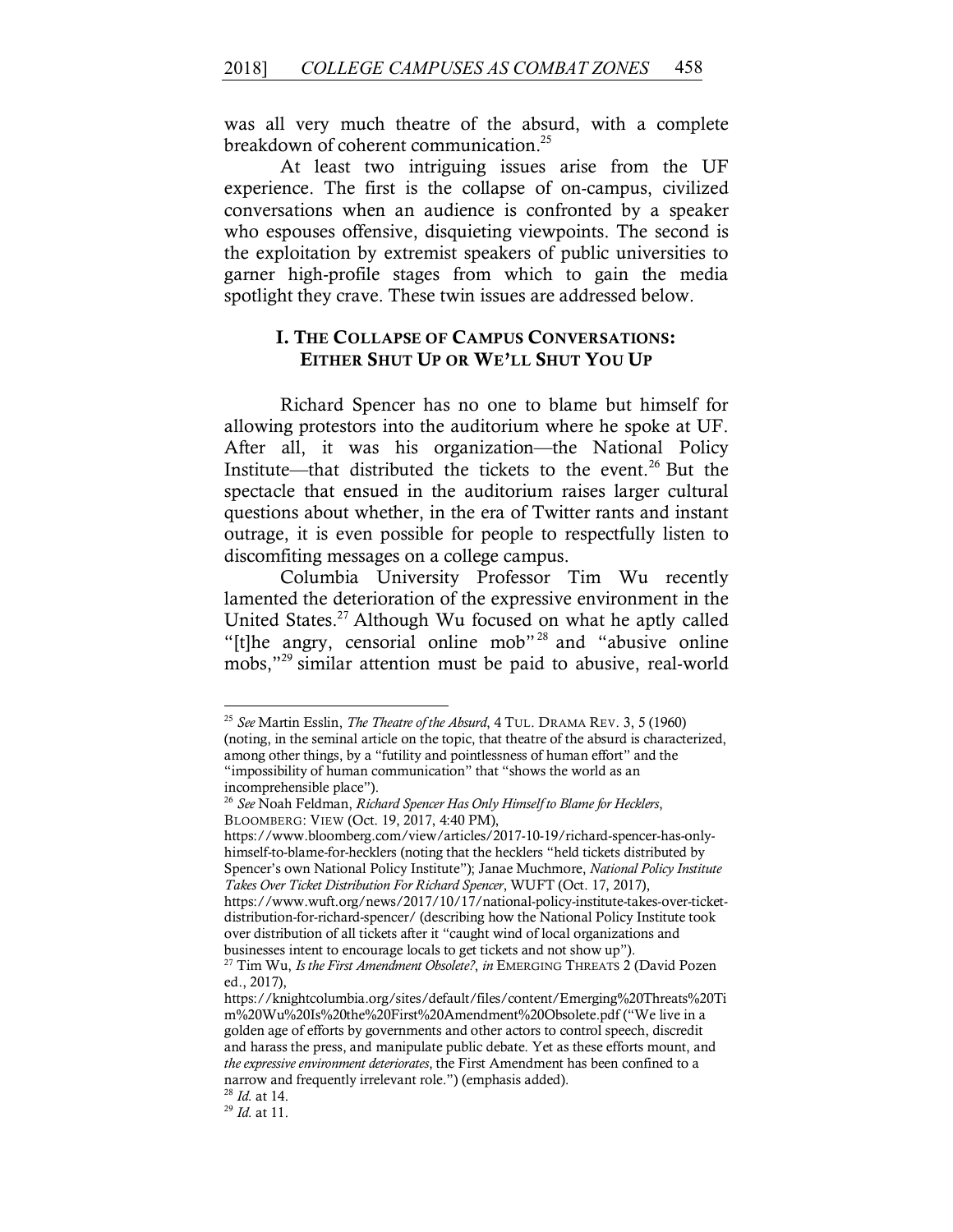mobs that, as the University of California, Berkeley witnessed in 2017, sometimes resort to violence to squelch speech to which they object. $30$ 

Even when physical violence does not occur, speakers are still not permitted to talk when hostile students take over a venue. For instance, at William & Mary in October 2017, members of the college's Black Lives Matter chapter, chanting "[l]iberalism is white supremacy," rushed the stage and thwarted an attorney from the American Civil Liberties Union from making a presentation innocuously called "Students and the 1st Amendment."31 Also in October 2017, a chanting group of students at the University of Oregon in Eugene "stormed the stage as President Michael Schill was to give his annual State of the University speech. The students, some holding signs, including one that said 'Take back our campus,' were protesting Schill's leadership, including the treatment of minority students and tuition increases."32 The speech was cancelled and "Schill walked out of the auditorium without ever taking the podium."<sup>33</sup>

Lurking behind such incidents are shifting cultural views, as well as divisions along racial and political lines, about the importance of protecting free expression. The Cato Institute's 2017 survey of Americans' attitudes toward free speech and tolerance reveals the following:

> • The vast majority—76%—of those surveyed felt "that recent campus protests and cancellations of controversial speakers are part of a 'broader pattern' of how college students deal with offensive ideas."34 Put bluntly, if an idea offends you, then shut up the speaker. Why bother listening?

<sup>30</sup> *See* Thomas Fuller & Stephanie Saul, *Latest Battle at Berkeley: Free Speech Versus Safety*, N.Y. TIMES, Apr. 22, 2017, at A10.

<sup>31</sup> Editorial, *Let Campus Speakers Speak*, L.A. TIMES, Oct. 17, 2017, at A10; Editorial, *Free Speech Besieged*, N.Y. POST, Oct. 6, 2017, at 24; Francesca Truitt, *Black Lives Matter Protests American Civil Liberties Union*, FLAT HAT (Oct. 2, 2017), http://flathatnews.com/2017/10/02/black-lives-matter-protests-american-civilliberties-union/.

<sup>32</sup> Associated Press, *Students Disrupt Speech by Oregon President*, SPOKESMAN REV. (Spokane, Wash.), Oct. 7, 2017, at C6.

<sup>&</sup>lt;sup>33</sup> Therese Bottomly, *Student Protesters Disrupt University of Oregon's Announcement of \$50 Million Gift*, OREGONIAN (Oct. 6, 2017),

http://www.oregonlive.com/education/index.ssf/2017/10/protesters\_disrupt\_anno uncemen.html.

<sup>34</sup> Emily Ekins, *The State of Free Speech and Tolerance in America: Attitudes About Free Speech, Campus Speech, Religious Liberty and Tolerance of Political Expression*, CATO INST. 1, 3 (2017), https://object.cato.org/sites/cato.org/files/survey-reports/pdf/thestate-of-free-speech-and-tolerance.pdf.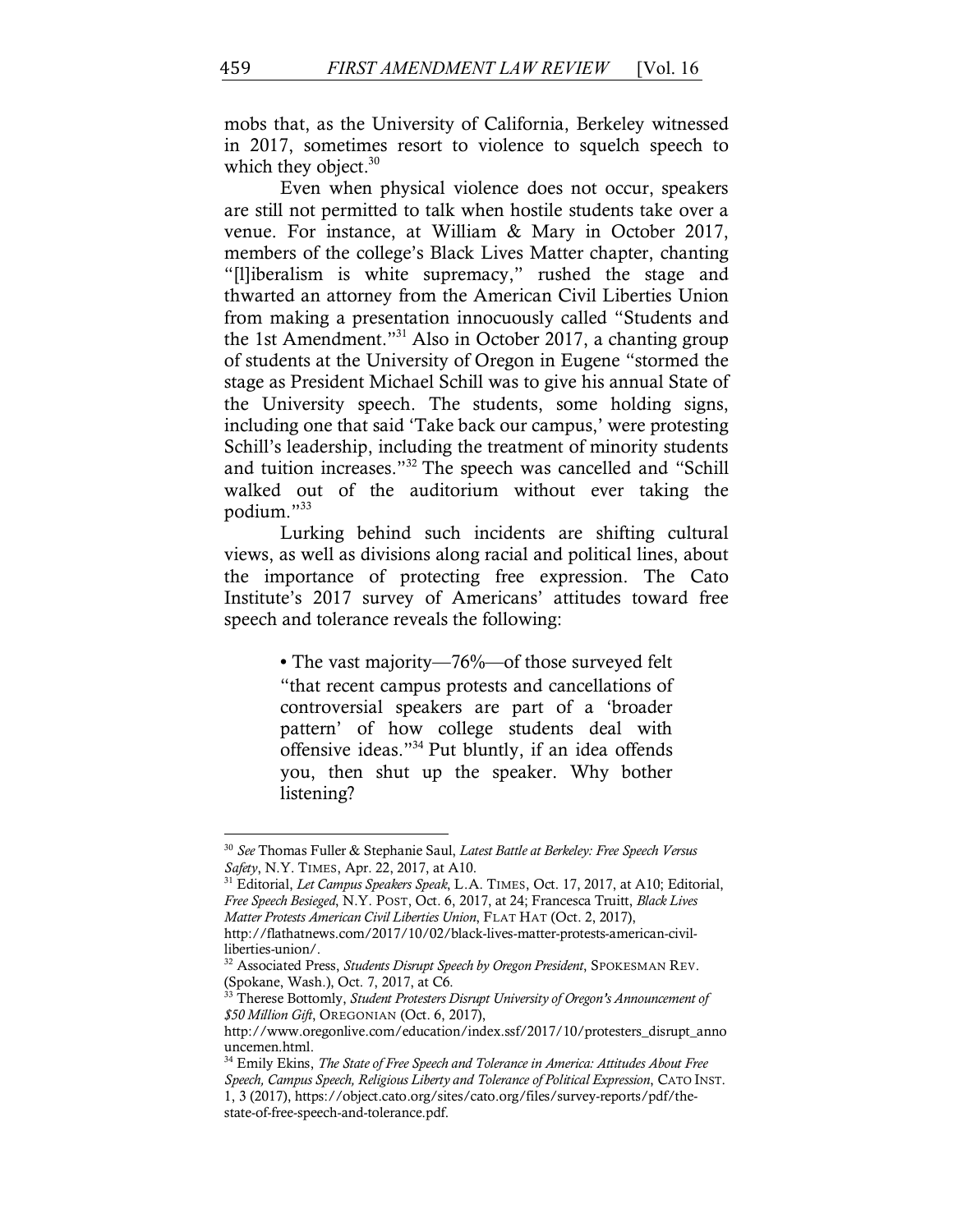• Demonstrating support for a heckler's veto, $35$ 58% of those surveyed by Cato think that "colleges should cancel controversial speakers if administrators believe the students will stage a violent protest otherwise,"36 with the figure rising to a whopping 74% among Democrats surveyed. $37$  In stark contrast, 54% of Republicans surveyed said that colleges should not cancel the speaker if students threaten violence.<sup>38</sup>

• Reflecting both racial and political divisions, the survey found that "[s]trong liberals (52%), African Americans (54%), and Latinos (54%) stand out with slim majorities who believe it's more important for colleges to prohibit offensive and biased speech on campus. Conversely, majorities of regular liberals (66%), conservatives (73%), and white Americans (73%) think colleges need to expose students to a wide variety of perspectives even if they are offensive or prejudiced."39

A 2017 survey of college students conducted by YouGov on behalf of the Foundation for Individual Rights in Education revealed divisions along the lines of political affiliation when it comes to disinviting controversial speakers. "Democratic students are 19 percentage points more likely than their Republican peers to agree that there are times a speaker should be disinvited," the report notes.<sup>40</sup> Specifically, "[a]lmost half of Republicans (47%) and two-thirds of Democrats (66%) support disinvitations in some instances."<sup>41</sup>

A 2016 survey conducted by Gallup for the Knight Foundation and the Newseum Institute reflected differences in beliefs among college students based on race. Specifically, 41% of black students surveyed believed that colleges should be able to restrict the expression of "political views that are upsetting or

<sup>&</sup>lt;sup>35</sup> See supra note 23 and accompanying text (discussing the concept of a heckler's veto).

<sup>36</sup> Ekins, *supra* note 34, at 4.

<sup>37</sup> *Id.*

<sup>&</sup>lt;sup>38</sup> *Id.* <sup>39</sup> *Id.* at 41.

<sup>&</sup>lt;sup>40</sup> Kelsey Ann Naughton, *Speaking Freely: What Students Think About Expression at American Colleges*, FOUND. FOR INDIVIDUAL RIGHTS IN EDUC. 1, 15 (Oct. 2017), https://d28htnjz2elwuj.cloudfront.net/wp-

content/uploads/2017/10/11091747/survey-2017-speaking-freely.pdf. <sup>41</sup> *Id.*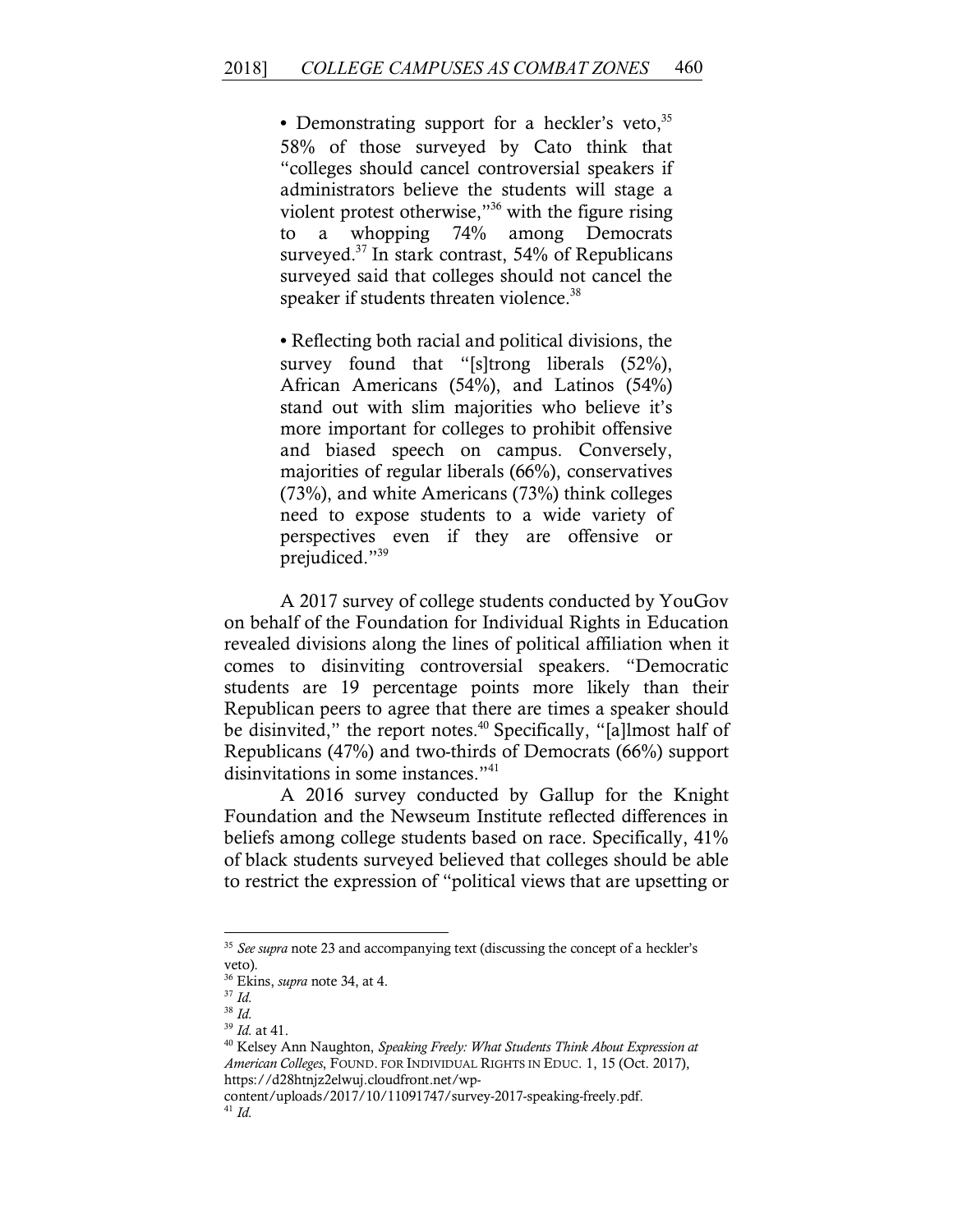offensive to certain groups."42 In contrast, only 24% of white students felt colleges should restrict such political views.<sup>43</sup>

Perhaps the growing intolerance in college for hearing disagreeable speech is simply generational. As Erwin Chemerinsky and Howard Gillman recently wrote, the current crop of college students "is the first generation of students educated, from a young age, not to bully. For as long as they can remember, their schools have organized 'tolerance weeks."<sup>44</sup> Ironically, of course, the only thing that some of them seem unable to do is tolerate the intolerant speech of others.

Ultimately, and regardless of why it occurred, what transpired at UF when Richard Spencer attempted to speak there was disappointing. As a columnist for one Florida newspaper put it, "As much as I hate what Spencer has to say, he should have been able to say it. The danger in not allowing free speech is the tide during these contentious times can turn quickly and take aim at different beliefs tomorrow."45

Lata Nott, executive director of the First Amendment Center of the Newseum Institute, stresses another problem with shouting down speakers. "It demonstrates a visceral fear of ideas, as if it's not enough to disagree with someone's opinion, or even vehemently oppose it—instead, *they must not be allowed*  to express it in the first place," she writes.<sup>46</sup> She adds that:

> Shouting down a speaker like Richard Spencer makes students feel like they've defeated a neo-Nazi—but it's uncertain what kind of impact this has on the white supremacist movement as a whole. Sometimes we forget that freedom of speech doesn't just refer to the right to talk; it also encompasses the right to hear others speak. The rising antagonism toward speech we disagree with doesn't necessarily violate the First Amendment, but this attitude can be corrosive to its spirit. $47$

<sup>43</sup> *Id.*

<sup>&</sup>lt;sup>42</sup> GALLUP, INC., FREE EXPRESSION ON CAMPUS: A SURVEY OF U.S. COLLEGE STUDENTS AND ADULTS 13 (2016),

https://www.knightfoundation.org/media/uploads/publication\_pdfs/FreeSpeech\_c ampus.pdf.

 $^{44}$  Erwin Chemerinsky & Howard Gillman, Free Speech on Campus  $10$ (2017).

<sup>45</sup> Ron Littlepage, *Richard Spencer's Supremacist Views are Terrible, but He Should be Allowed to Speak*, FLA. TIMES-UNION, Oct. 25, 2017, at A-7.

<sup>46</sup> Lata Nott, *Shouting Down Free Speech*, NEWSEUM INST. (Oct. 27, 2017) http://www.newseuminstitute.org/2017/10/26/shouting-down-free-speech/. <sup>47</sup> *Id.*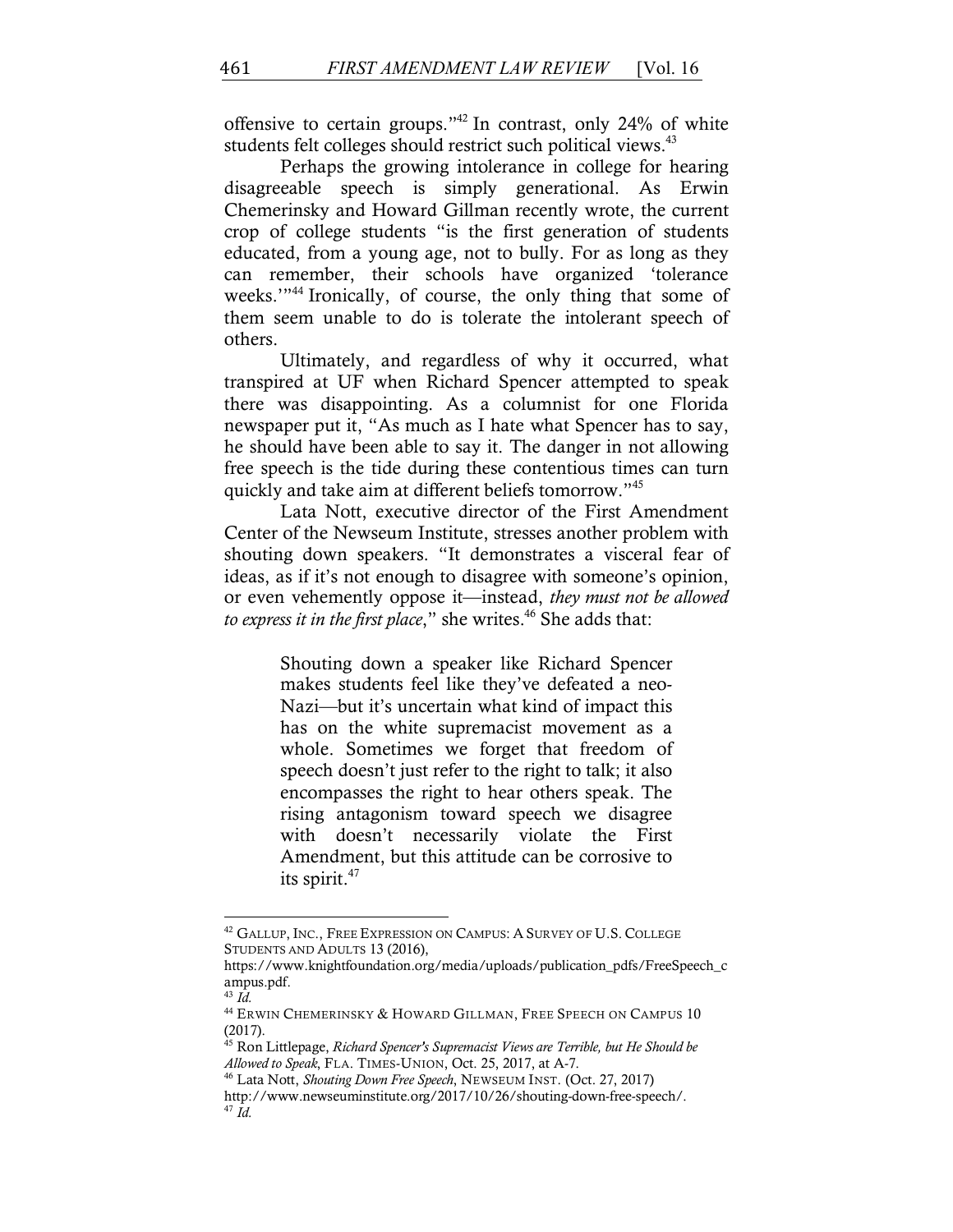Thus, it is readily evident that free speech advocates and, in particular, free speech educators now face a daunting task of promoting ideals of civil discourse and discussion when speakers with disagreeable viewpoints come to campus. It is not mere hyperbole to believe that the very notion of a public university as a marketplace of ideas—something embraced by the U.S. Supreme Court<sup>48</sup>—lies in the balance.

## II. EXPLOITING PUBLIC UNIVERSITIES: THE BILL FOR COVERING COSTS OF EXTREMIST CIRCUSES

Beyond the collapse of conversation, Richard Spencer's UF visit highlights another issue. Specifically, a critical problem today, as UF President Kent Fuchs opined in the pages of the *Wall Street Journal* shortly after Richard Spencer's UF visit, is that public universities "may become hostage to Nazis or other extremists—forced to stand by as these groups capitalize on their university's visibility and prestige to amplify their vile messages." <sup>49</sup> In brief, Richard Spencer is causing the militarization—recall the more than 500 law enforcement personnel to keep the peace at  $UF<sup>50</sup>$ —and weaponization of government property. A *Tampa Bay Times* article crisply captured Spencer's exploitation and hijacking of the First Amendment this way:

> Spencer and other fringe-right provocateurs have seized on prestigious public universities as launching pads for their viral stunts. Beyond a built-in audience of students and press, these speakers get to stand upon the First Amendment, which makes it difficult for public institutions to push away speakers with even the vilest of beliefs, and with even the most hostile of potential audiences.<sup>51</sup>

It's an issue now spilling over from the halls of academia to the chambers of the U.S. Capitol. As Senator Lamar Alexander, R-Tenn., chairman of the Senate Committee on

<sup>48</sup> *See* Healy v. James, 408 U.S. 169, 180 (1972) (opining that "[t]he college classroom with its surrounding environs is peculiarly the 'marketplace of ideas'" (quoting Keyishian v. Bd. of Regents, 385 U.S. 589, 603 (1967))).

<sup>49</sup> Kent Fuchs & Glenn C. Altschuler, *How White Supremacists Exploit Higher Education*, WALL ST. J., Oct. 23, 2017, at A17. 50 *Supra* note 12 and accompanying text.

<sup>51</sup> Claire McNeill & Kathryn Varn, *Richard Spencer Speaks, and Gainesville Emerges Weary but at Peace*, TAMPA BAY TIMES, Oct. 20, 2017, at 1.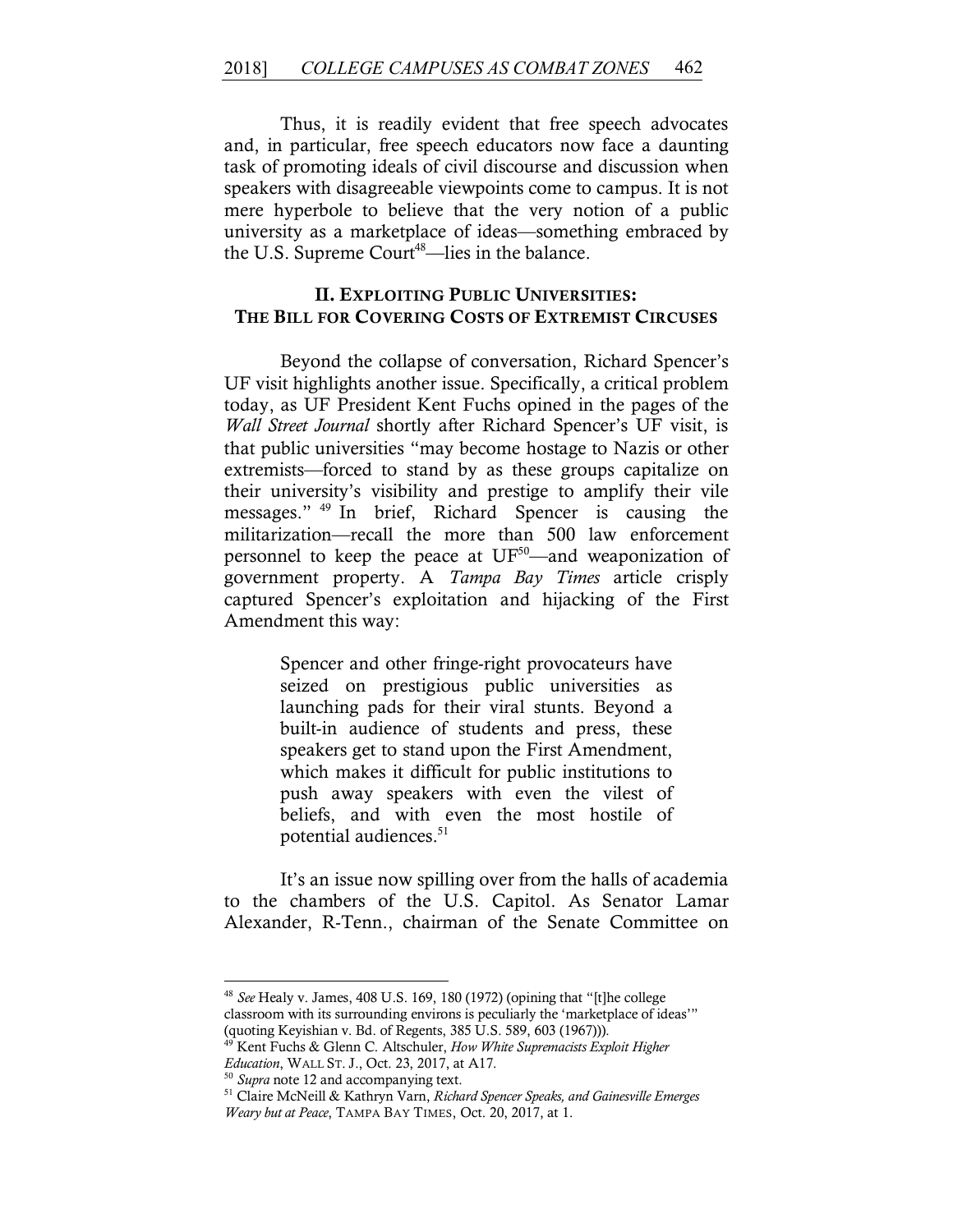Health, Education, Labor & Pensions, asserted during an October 2017 hearing:

> there is the question of deliberately inflammatory speakers, and the protests and riots in response that push the freedom of speech to a limit that creates chaos. Sometimes these demonstrations turn into tragedy as we saw recently in Charlottesville. And just last week at the University of Florida, when the white supremacist Richard Spencer was speaking, his supporters and protestors caused the university to spend \$600,000 on security, bring in over 1000 law enforcement officers and cause the governor to declare a state of emergency. It is a familiar problem in a country that prizes freedom. If you're a university president, what do you do about this? $52^{\frac{52}{3}}$

The answer to Senator Alexander's question, of course, varies. As noted above, some university presidents have denied Spencer access and now face lawsuits.<sup>53</sup> But for those like UF President Kent Fuchs that grant him access, the price tag is high, and their campuses are turned into militarized zones. UF had to cover the cost of the security, rather than shifting it to Spencer, because the U.S. Supreme Court held in *Forsyth County v. Nationalist Movement* <sup>54</sup> that "[s]peech cannot be financially burdened, any more than it can be punished or banned, simply because it might offend a hostile mob."55 But as UF spokeswoman Janine Sikes explained, "[p]ublic institutions cannot continue to pay this kind of money."56

In his *Wall Street Journal* column, Fuchs suggested that a "partial solution could entail a new Federal Extremist Speakers Fund to help universities with their exorbitant security costs. That would shift the financial burden of following the First Amendment to the government that requires universities to do

<sup>52</sup> *Exploring Free Speech on College Campuses: Hearing Before the S. Comm. on Health, Educ., Labor & Pensions*, 115th Cong. (2017) (opening statement of Sen. Lamar Alexander, Chairman, S. Comm. on Health, Educ., Labor & Pensions), https://www.alexander.senate.gov/public/index.cfm?p=SpeechesFloorStatements& id=43BEFB1D-1CBF-4460-8CEA-DB9C2D09BA69.

<sup>53</sup> *See supra* notes 6–8 (citing the complaints filed on behalf of Spencer against Michigan State University, Ohio State University, and Pennsylvania State University).

 $^{54}$  505 U.S. 123 (1992).<br> $^{55}$  *Id.* at 134–35.

<sup>&</sup>lt;sup>56</sup> Douglas Belkin, *U.S. News: Colleges Face High Security Expenses*, WALL ST. J., Oct. 23, 2017, at A3.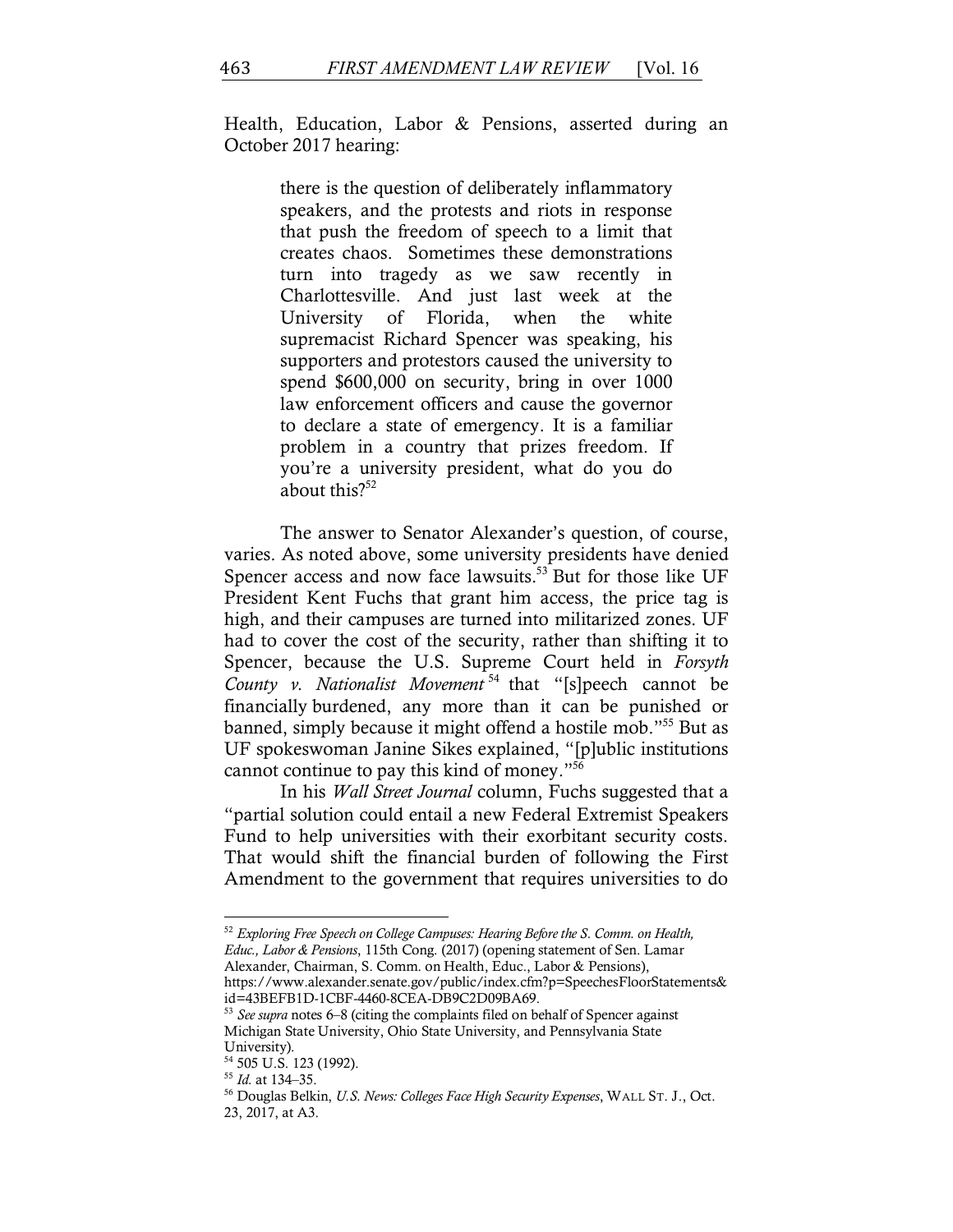so."57 Such a proposal, however, merely moves the burden from one governmental entity (a public university) to another (the federal government), with taxpayers ultimately paying in the end.

The fact, of course, is that Richard Spencer could just as easily rent space in a ballroom at a Hilton or Hyatt hotel and, in turn, have total control over the audience. Such venues, however, would not allow Spencer to invoke the First Amendment and play the role of victim when he is denied access to a public university campus. They also would not provide him with the large, angry crowds that generate massive news media coverage for his message. For now, then, public universities are being exploited for events that carry little educational value.

#### III. CONCLUSION

One of the more interesting tidbits of data gleaned by the Cato Institute survey cited earlier is that "51% of strong liberals say it's 'morally acceptable' to punch Nazis."58 Outside the auditorium where Richard Spencer spoke at UF, white nationalist Randy Furniss—wearing a shirt festooned with swastikas—was punched in the face by an unknown assailant.<sup>59</sup> Furniss, who wasn't speaking and was merely walking through the crowd when he was punched, told the *Gainesville Sun* that people "were hitting me on the back of the head and sitting on me . . . . It wasn't black people, it was white people, they were getting everybody riled up."60

Indeed, the presence of extremist speakers on college campuses certainly has many riled up. As this Essay suggested, a larger issue raised by Spencer's UF appearance is whether the riling up and agitation he provokes also reflects a societal change in how people respond to messages with which they vehemently disagree. The collapse of conversations on public university campuses and the rise of attitudes in favor of stifling speakers are profoundly troubling developments for the future of the First Amendment freedom of speech. Yet at the same

<sup>57</sup> Fuchs & Altschuler, *supra* note 49, at A17.

<sup>58</sup> Ekins, *supra* note 34, at 1.

<sup>59</sup> Mary Hui, *A Black Protester Hugged a White Nationalist Outside Richard Spencer's Talk. 'Why Do You Hate Me?' He Asked*, WASH. POST (Oct. 20, 2017)

https://www.washingtonpost.com/news/inspired-life/wp/2017/10/20/a-blackprotester-hugged-a-white-nationalist-outside-richard-spencers-talk-why-do-you-hateme-he-asked/?utm\_term=.bebddb4d5820.

<sup>60</sup> Sara Marino, *After Punch at Richard Spencer Protest, an Unlikely Friendship*, GAINESVILLE SUN (Oct. 21, 2017, 1:31 PM),

http://www.gainesville.com/news/20171021/after-punch-at-richard-spencerprotest-unlikely-friendship.